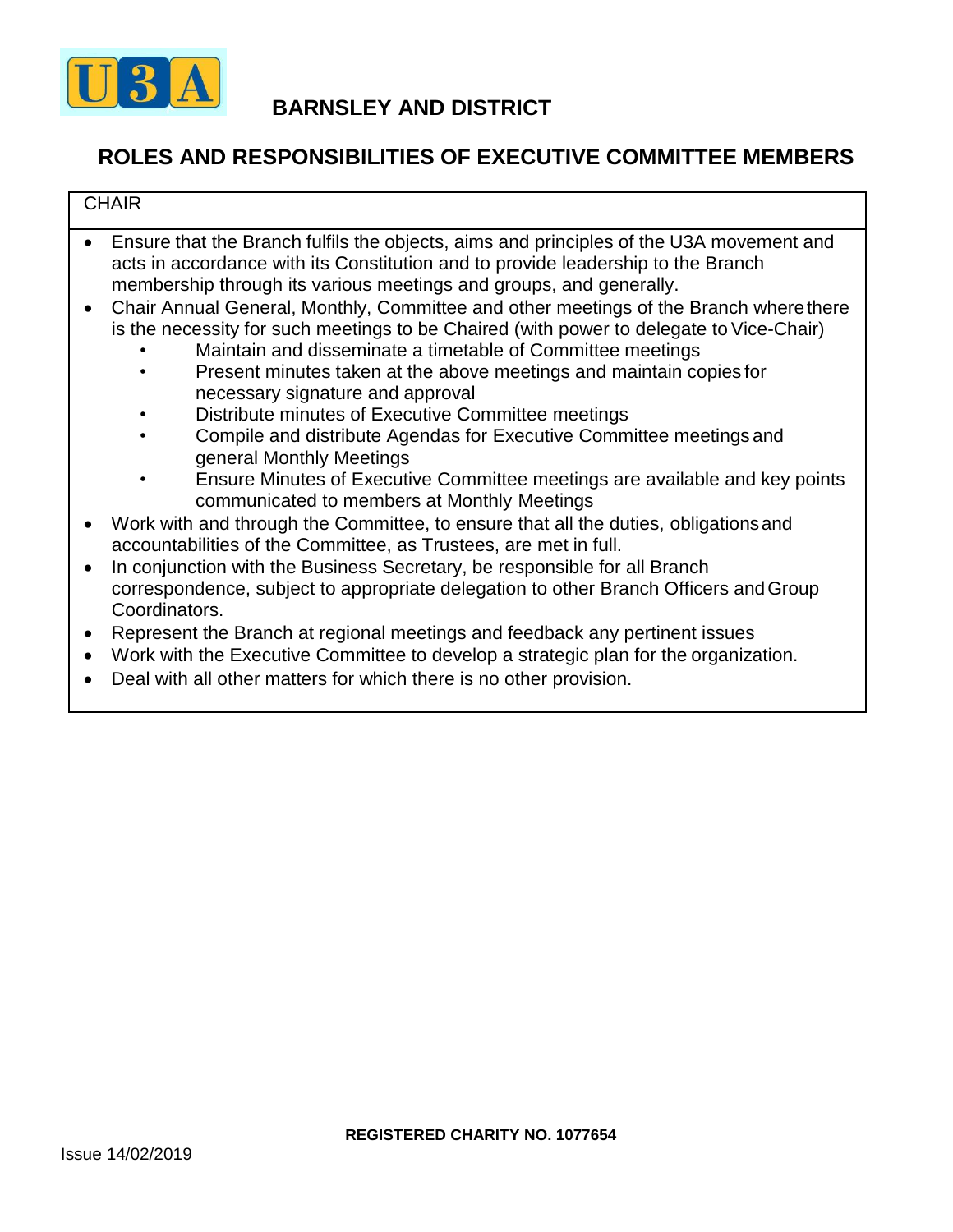

### VICE CHAIR

- Stand in for Chair at Monthly and Executive Committee meetings when necessary
- Keep up-to-date with Charity Commission matters and report appropriate matters of interest to Trustees
- Submit annual reports and accounts to Charity Commission
- Inform Charity Commission of any changes in Trustees
- Oversee the management of Monthly Meetings:
	- ensure appropriate room layout and any necessary equipment is provided
	- book speakers
	- liaise with the Meet and Greet volunteers
- Convene and chair the Group Coordinators' meetings, feeding back to the Executive **Committee**
- Review Coordinators' Notes for Guidance
- Help develop a strategic plan for the organization.
- Undertake other responsibilities or duties not otherwise provided for, in consultation with the Chair.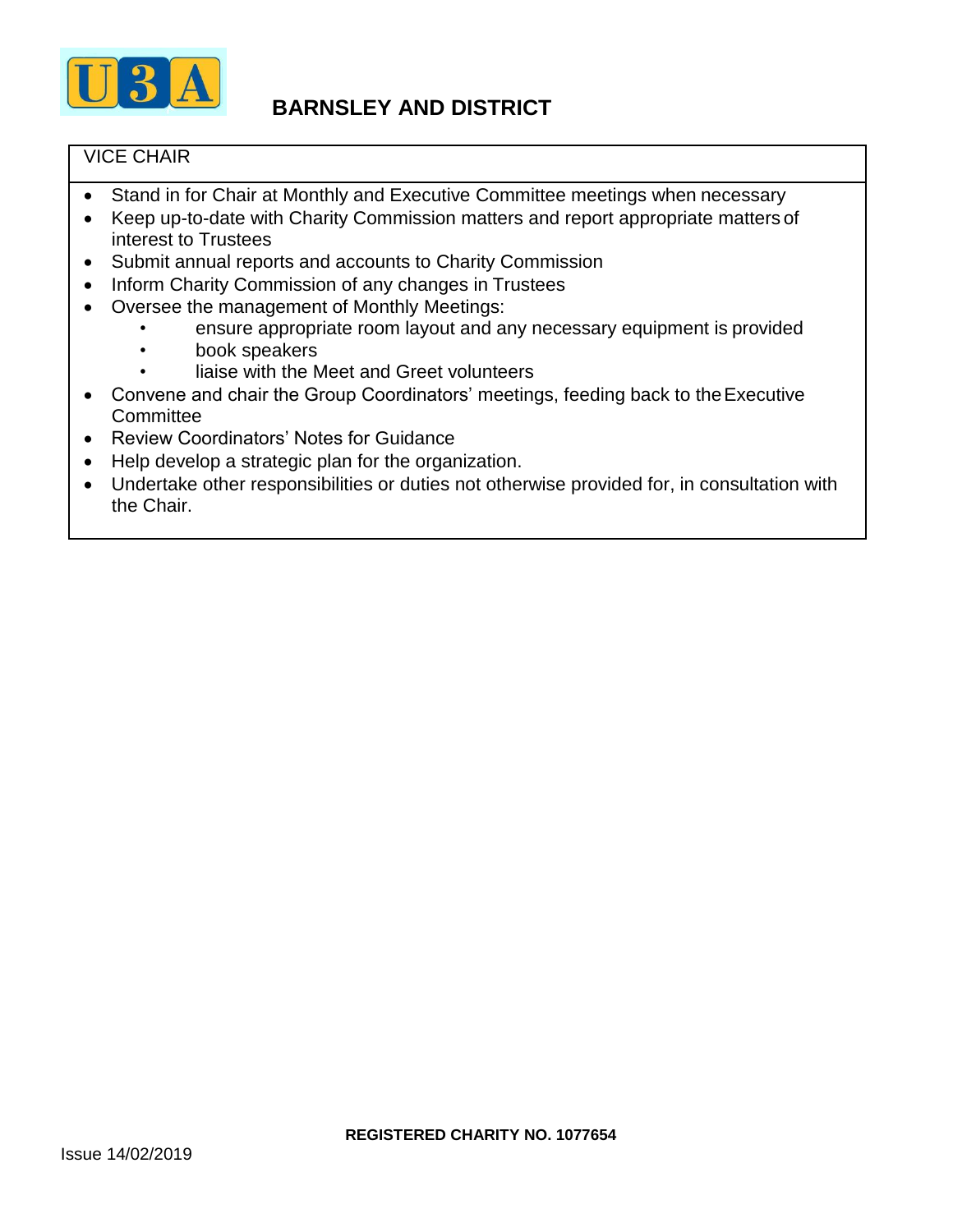

### **TREASURER**

- Be responsible to the Branch for the receipt of income and the payment of expenditure on its behalf and for the maintenance of such bank and investment accounts as approved by the Committee for this purpose and for the keeping of an appropriate accountingsystem.
- Prepare any necessary accounts annually for examination and the presentation to the Branch Annual General Meeting, Charity Commission and other relevant bodies, in accordance with the Branch Constitution.
- Provide the Committee with information on a regular basis as to the state of the finances of the Branch and to keep the membership informed, as appropriate.
- Produce a budget forecast in respect of Branch finances, as appropriate, but atleast once annually for presentation to and approval by the Committee.
- Liaise with Inland Revenue and other external financial bodies with regard to GiftAid.
- Maintain up-to-date records of income from Blue Boxes and subscriptions from members.
- Ensure other financial accounts Choir, Travel are audited and included in main accounts
- Ensure cash received including Blue Boxes, members' subscriptions, social activities is regularly banked and records maintained.
- Attend Committee and Coordinators' Meetings and Monthly General Meetings whenever possible.

### TREASURER'S TASKS

- Update ledger income and expenditure on computer on weekly basis
- Pay cheques as required and record on ledger
- Receive details of Blue Box contributions from Assistant Treasurer
- Update Group ledger and Group summary ledger
- Provide budget estimates to Executive Committee to inform future planning
- Compare income and expenditure at regular intervals against budget estimate
- Report to monthly Executive Committee meetings on current financial positionand advise on projected expenditure and income
- Provide copy of accounts at monthly meeting and be available to answer any queries
- Provide year-end financial statement and organize audit of accounts
- Report to AGM
- Process and record Gift Aid application forms. Complete Form R68 for onward transmission to the Inland Revenue, via the Treasurer
- Liaise with Membership Secretary re income and claims
- Liaise with Room Bookings Officer to confirm accuracy of invoices from accommodation venues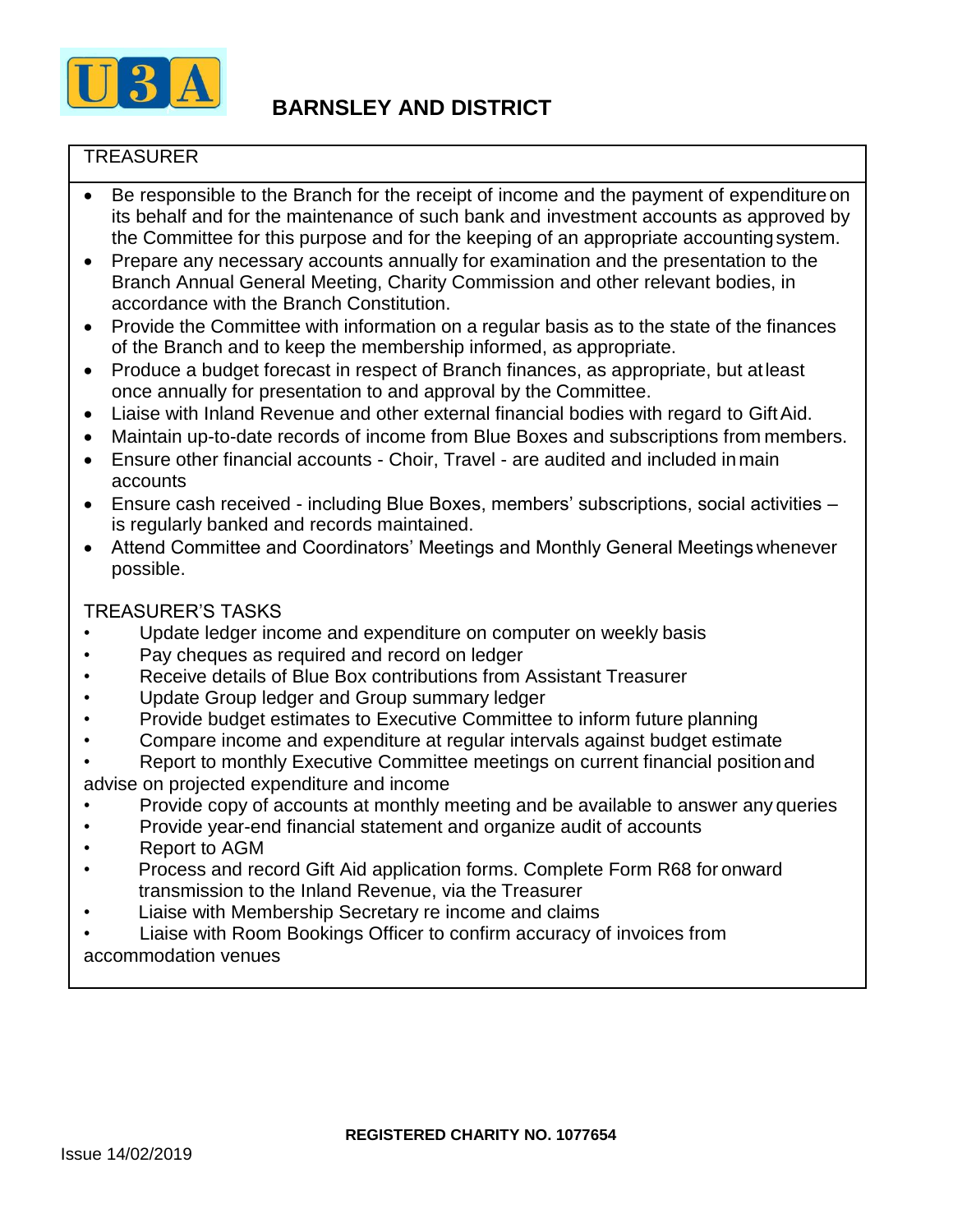

### BUSINESS SECRETARY

- Be responsible, in conjunction with the Chair, for dealing with the correspondence of the Branch
- Receive all general official correspondence, notices, leaflets, etc from the Third Age Trust National Office, and from other U3As and from the YAHR regional committee. Keep the Committee and membership informed generally of all relevant correspondence, as appropriate
- Maintain and disseminate a timetable of Committee meetings
- Deal with the administration for the Annual General Meeting including
	- $\circ$  organising printing of any necessary papers
	- o preparing notices for publication in the Buzz
- Retain all Licenses distributed by Third Age Trust
- Maintain an inventory of equipment and resources and arrange for electronics PAT testing (if necessary)
- Retain, and distribute as appropriate, subject guidance and advice from Third Age Trust
- Liaise with the Chair generally on all administrative matter
- Attend Committee Meetings and Monthly General Meetings whenever possible.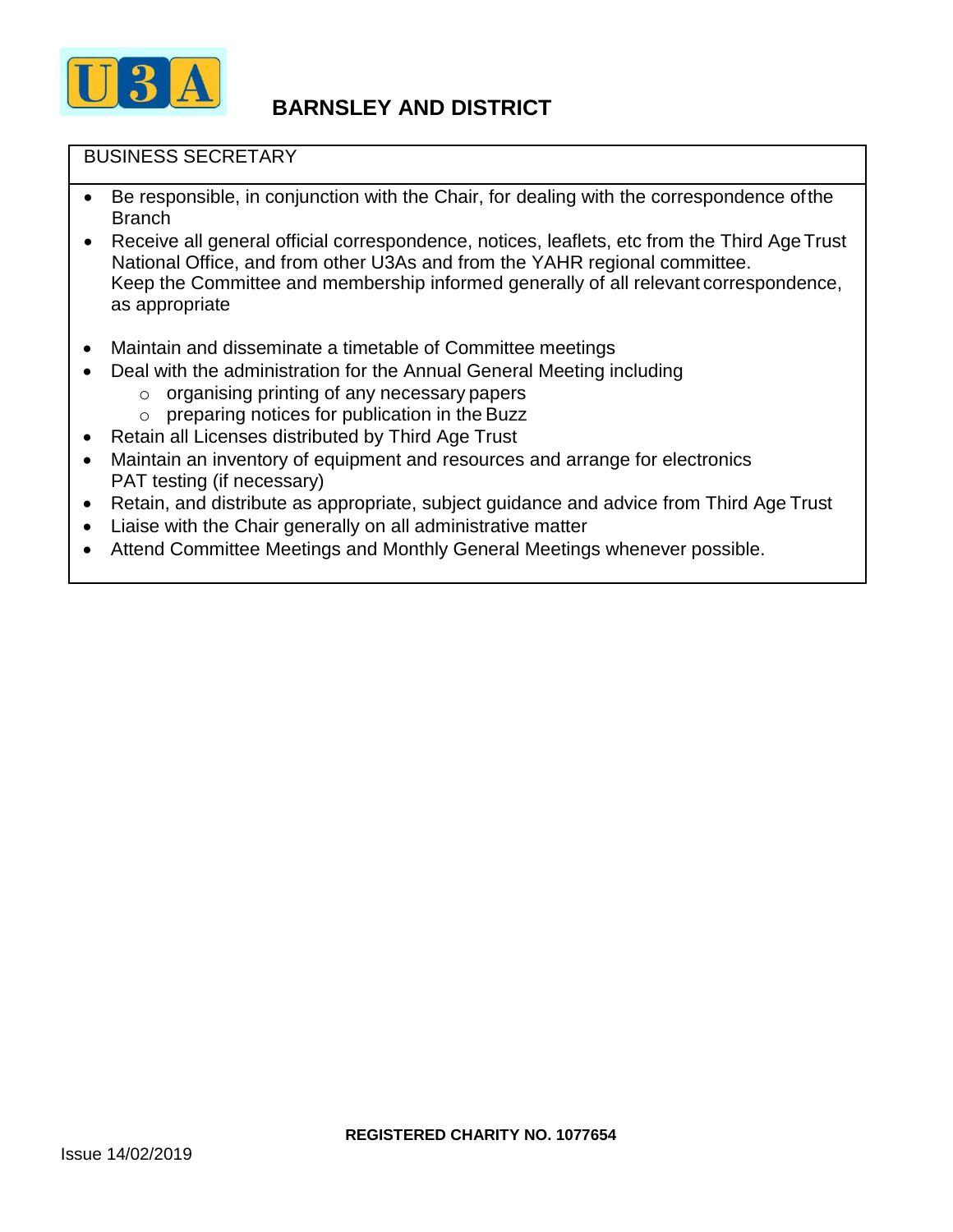

### DEVELOPMENT OFFICER

- Insert article in Buzz informing membership of any new and proposed groups
- Inform Buzz Editor of any changes to Contact List.
- Attend Committee Meetings, Coordinators' Meetings and Monthly General Meetings whenever possible.
- Take an active role in New Members' Meetings. COORDINATOR SUPPORT
- Support the Vice Chair in planning and running the Coordinators' Meetings
- Monitor and review group attendance data to make recommendations to Committeeon viability and other issues
- Review and update "Guidelines for Coordinators" publication as necessary
- Retain, and distribute as appropriate, subject guidance and advice from Third Age Trust NEW GROUPS
- Actively encourage, brief and support members who show an interest in becominga Group Coordinator, including providing Guidelines for Coordinators.
- Advise on premises available and visit groups at first opportunity when it is established. Arrange for an Interest List to be displayed at Monthly meetings.
- Inform Membership Secretary of any new or full groups for inclusion in "New Members Guide to Groups" booklet. Pass on same information to Website Manager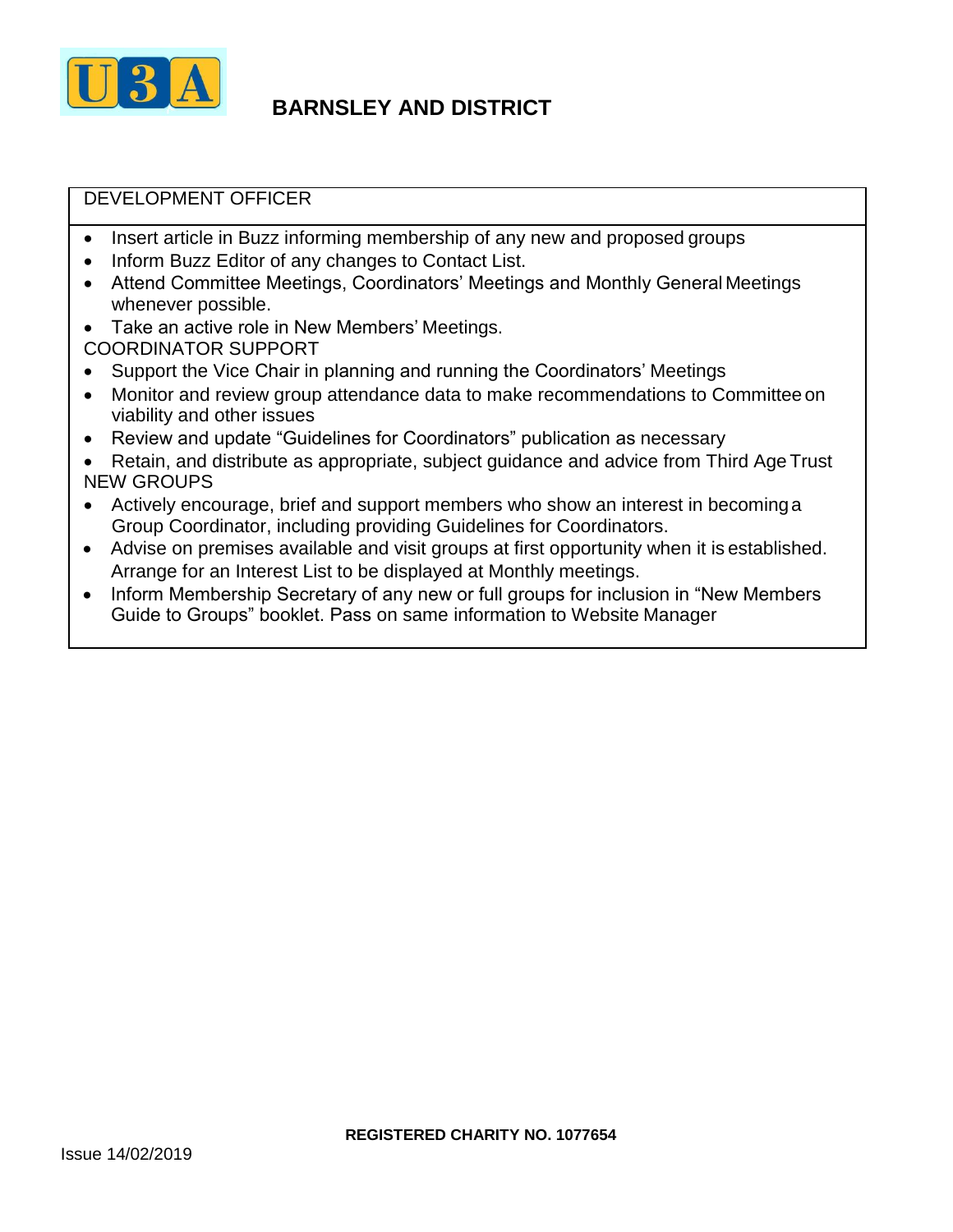

#### MEMBERSHIP SECRETARY

- Maintain membership database
	- Enter details to database from application form
	- Update "those who need to know" about new members on a monthly basis
	- Deal with all General Enquiries directed to our website
	- Pass on all Bank pay in slips to Treasurer
- **Subscription Renewals** 
	- Ensure that there are sufficient membership forms for renewals
	- Provide membership cards on request.
- Attend Committee Meetings and Monthly General Meetings whenever possible.

### NEW MEMBERS SECRETARY

- Deal with prospective membership enquiries either by telephone, existingmembers or monthly meetings
	- o Send out/ give introductory letter, application form, Gift Aid form, NewMembers Handbook
	- o When application form and membership fee received, send/give acceptanceletter, membership card, current copy of The Buzz with Contact List
- Review information to be sent to New Members on a regular basis New Members Meeting
	- o Inform the Chair when sufficient names are available for a New Members Meeting
	- o Send an email/ letter of invitation to each new member and note their responses
	- o Book a suitable venue and organise refreshments
	- $\circ$  Attend the meeting as a facilitator
- Attend Committee and Coordinators' Meetings and Monthly General Meetings whenever possible.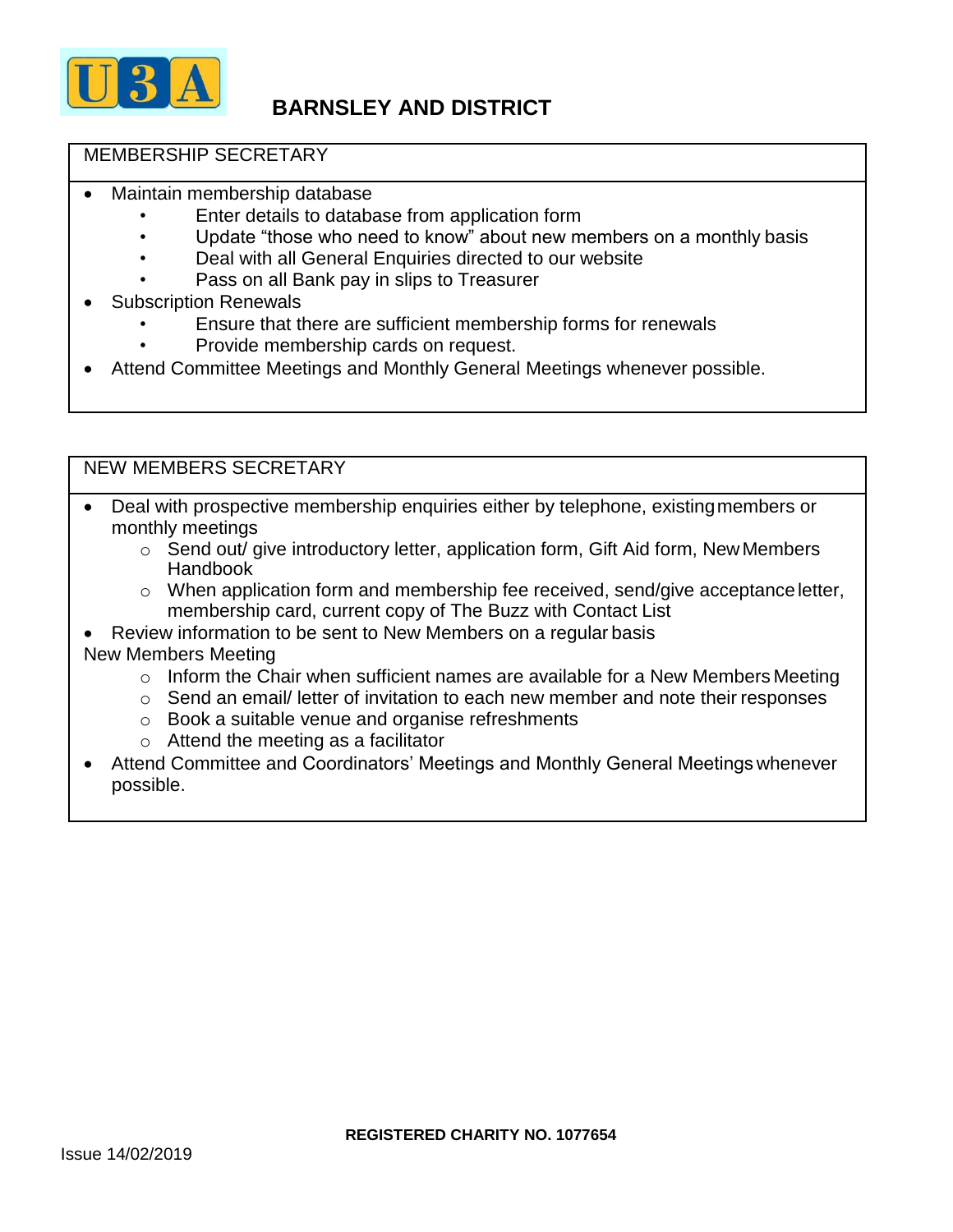

#### ROOM BOOKINGS SECRETARY

- Make all accommodation bookings and cancellations for General Meetings,Committee and Coordinators' meetings, and Group meetings.
- Advise the Treasurer on a regular basis of the venues and numbers of meetings that have taken place and any cancellations.
- Produce the schedule of Group activities in calendar form, each quarter, for The Buzz Keep the Committee and membership informed generally of all relevant issues, as appropriate
- Attend Committee and Coordinators' Meetings and Monthly General Meetings whenever possible.

### BUZZ NEWSLETTER – EDITORIAL AND DISTRIBUTION TEAM

- Edit information to produce a draft magazine for proof reading on a quarterly basis.
- Ensure that no material is published that could bring the branch into disrepute.
- Incorporate an up-to-date calendar and timetable to cover the month of issue and three subsequent months.
- Arrange printing and collection of The Buzz
- Distribute the Buzz to members, recording preferences for collection
- Attend Committee and Coordinators' Meetings and Monthly General Meetings whenever possible.

#### WEB SITE OFFICER

- Maintain an up-to-date website
- Liaise with Development Officer re changes to Group information
- Liaise with Choir, Social and Travel Committees re promoting events
- Attend Committee and Coordinators' Meetings and Monthly General Meetings whenever possible.
- Action and respond to member requests promptly.
- Encourage and develop web page editors and involvement of others in the web pages.
- Continue to innovate, develop and enhance the webpage, within the restrictions applied, using outside resources.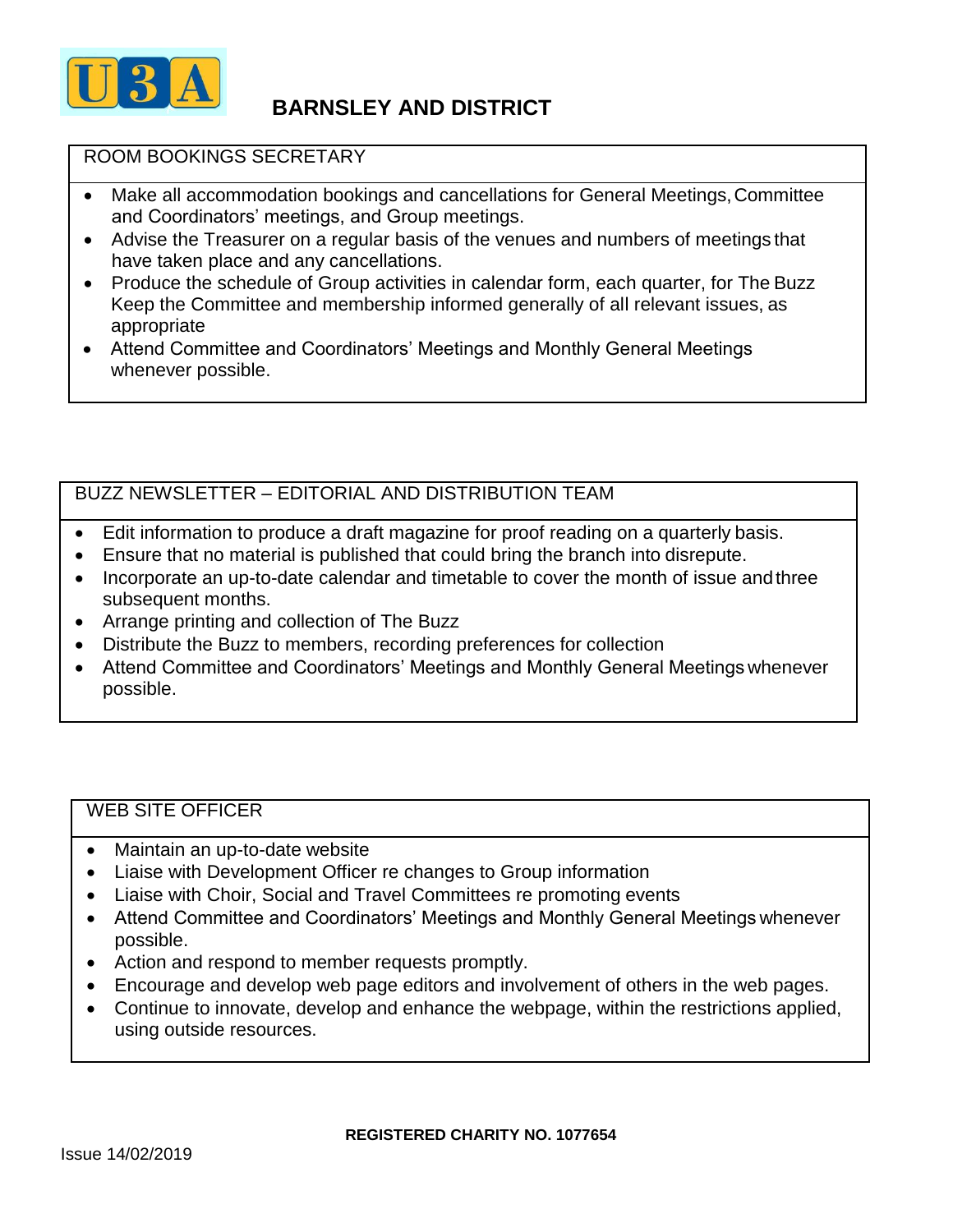

### SOCIAL COMMITTEE REPRESENTATIVE

- Form a Social Events Sub-Committee, to include non-committee members to assist inthe provision of social and fundraising events for the branch, and to act as Chair of the subcommittee.
- Organise and arrange a programme of social events
- Facilitate the monthly raffle
- Ensure all net proceeds from social activities contribute to general funds viathe Treasurer.
- Attend Committee and Coordinators' Meetings and Monthly General Meetings whenever possible.

### CHOIR SUB-COMMITTEE REPRESENTATIVE

- Work with the Choir Sub-Committee, to include non-Executive Committee members,to plan a programme of events for internal and external audiences.
- Communicate decisions made at Choir Sub-Committee to the ExecutiveCommittee, especially those concerning financial matters
- Liaise with the Treasurer re the production and audit of sub-committee accounts for inclusion in main accounts
- Attend Committee and Coordinators' Meetings and Monthly General Meetings whenever possible.

#### MINUTES SECRETARY

• Take the minutes at general Monthly meetings, AGM and Committee meetings, andother meetings as agreed

#### AV OFFICER (CO-OPTED)

- Supply IT equipment for monthly meetings and other events as necessary
- Regularly review the availability of equipment in central storage
- Liaise with Business Secretary re inventory